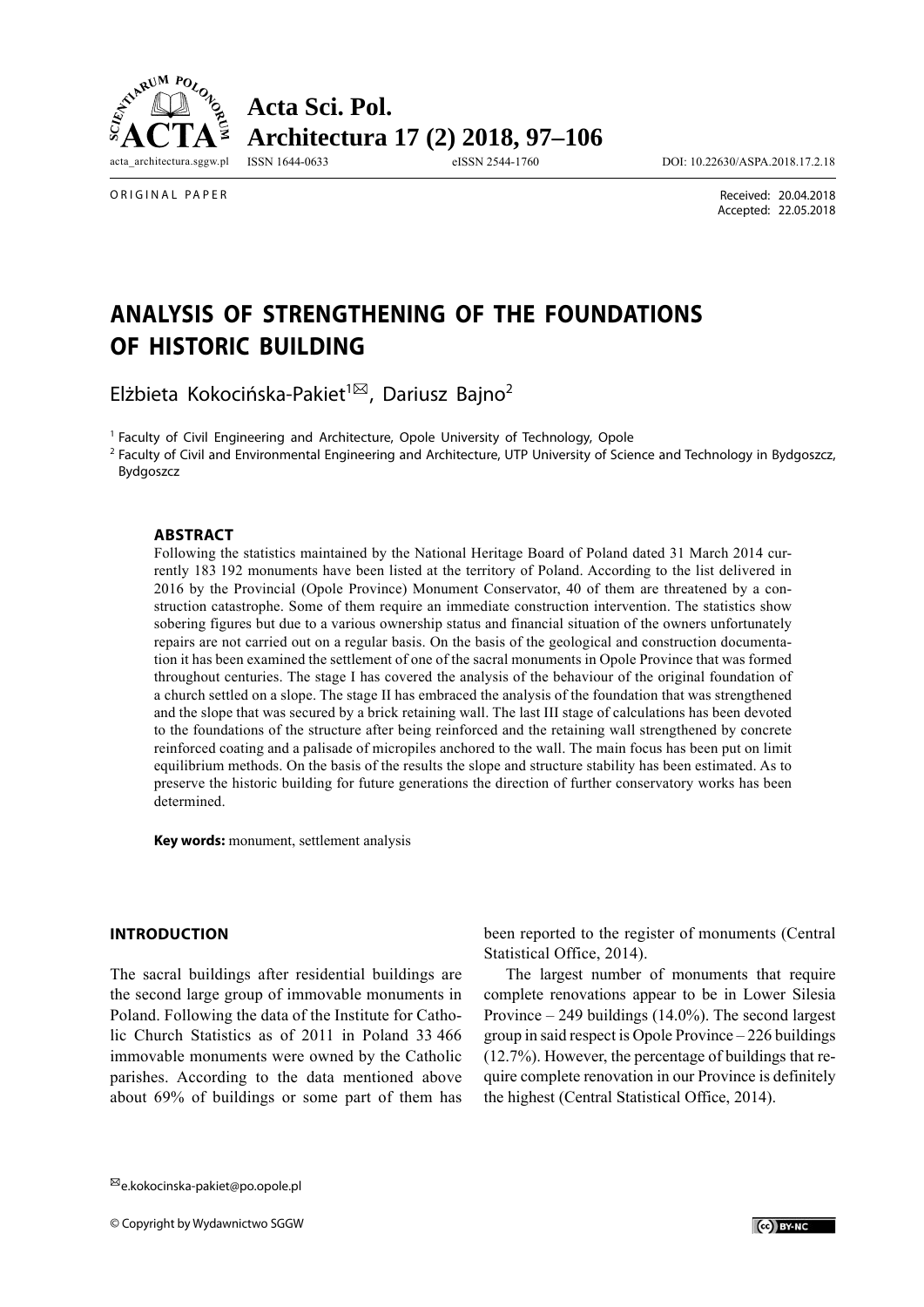## **HISTORICAL BACKGROUND**

One of the monuments in Opole Province which underwent repair and conservatory works is the Church of Saint George in Prószków (Fig. 1). On 12 July 1954 the church was entered into the register of monuments of Opole Province (Bajno, 2014). The building of the St. George Church in Prószków dates from 1578. It was founded by the Baron Jerzy Prószkowski. Around the church building a parish, school and hospital were also built (Bajno, 2013).

In 1644 due to warfare the church building was damaged and in 1687 it was rebuilt. The orientation of the new building was changed into the east-west direction. The architect and builder of the church was Jan Seregno and his sons: Antoni and Dominik. The structure was repaired for the first time in 1735, the church building was anchored peripherally at that time. The anchoring was employed due to numerous cracks of vaults and walls that had appeared. At the end of 19th century (1897–1898) when the problem of cracks in the building reoccurred the anchoring was installed once again. That time also a brick retaining wall was built surrounding the church square and a new high fence was put. Meanwhile at the beginning of the 19<sup>th</sup> century (about 1817) the dome of the church tower was exchanged. The old damaged roof framework was replaced with the new one, which was covered with

copper sheeting. During the repairing works conducted at the beginning of  $20<sup>th</sup>$  century further numerous scratches and cracks were noticed. In 1904 a technical evaluation was prepared. In the evaluation it was stated that further operation of the building was dangerous and on 31st January the same year the building was closed. In light of deteriorating technical condition of the church it was decided to remove it and build a new object in a different place. Against such decision were Opole administration authorities and the parishpriest. After all it was decided to rescue the building. It was estimated that the main problem was the settlement of the building therefore a ground design of strengthening its foundations was developed. The existing masonry (brick) foundations were the remainings of the 17th century structure and in the opinion of the authors of the evaluation (in 1904) they were too narrow in order to transfer the loads from the walls of that building (Chronicle, 1907; Paluch & Załęski, 1964). It was decided to strengthen them entirely with concrete slabs (according to the records of historical materials). The works were to be conducted in stages under the entire building in accordance with the instructions. The evaluation assumed excavation around the building and removal of the elements of the brick foundations and supplementation with concrete. The works were completed in 1907, albeit the settlement of the church building eventually was not delivered in



**Fig. 1.** Saint George Church's view: a – 2018 (photo by E. Kokocińska-Pakiet), b – 2008 (Bajno & Bednarz, 2010 photo by D. Bajno)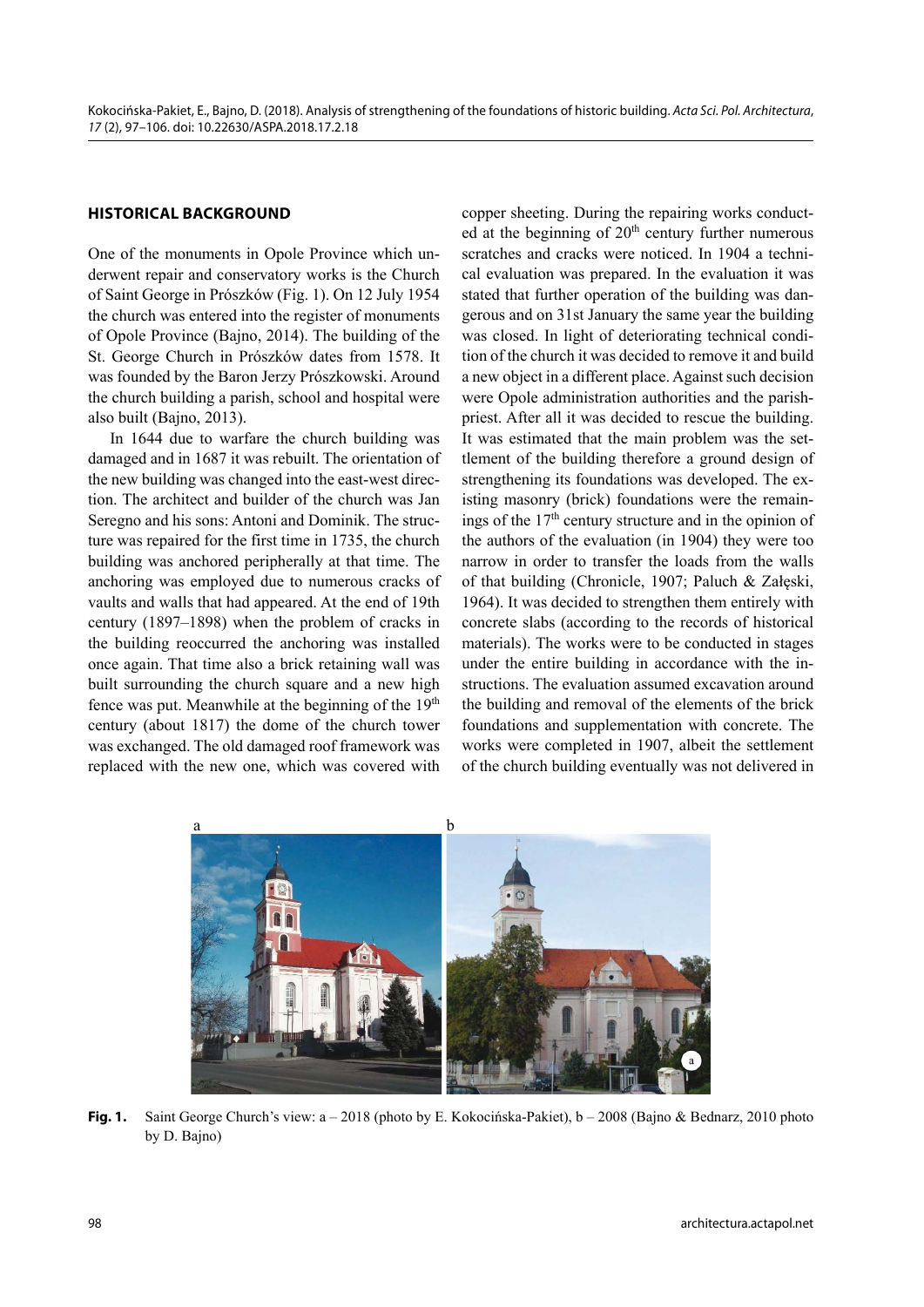a concrete but in a masonry version (Chronicle, 1907). The opinion executed in 1964 which held a description of two foundation uncovers corroborated that the settlement of the church building had been strengthened with the use of solid glazed brick bound with cement mortar (Paluch & Załęski, 1964).

#### **GEOLOGY OF THE CHURCH AREA**

Prószków is a town located about 8 km south of Opole at Province road 414 Opole – Prudnik. Geographically Prószków is situated in the Opole Plain that belongs to Silesian Lowlands. Prószków situated from 170 to 200 m above sea level stretches out at a plain area. The area rises from Pomologia, near the church through the market square towards the castle and lowers down again towards the south and west and partially to the east. Through the western part of the town flows Potok Prószkowski (Pozzi, Mizyk, Łozińska & Adamczyk, 2008).

The parish area and the entire Prószków market square are situated on a slight hill from 176 to 181m above sea level in the southern part of the market square. According to archival data the church is located on an artificially formed slope at about 180 m above sea level. On the basis of the boreholes up to 5 m below ground level and geological tests executed

at the area around the church two geotechnical layers were found: I – sandy clays and sandy gravel (embankment),  $II - clay$  and clay with marl. During geological laboratory tests the following parameters of the respective layers were determined – Table 1 (Pozzi, Mizyk, Łozińska & Adamczyk, 2008).

The subsoil consists of elastic coherent layers. Loams and clays as a result of irrigation may become even more elastic. Soils cumulated in the ground from the hydro geological point of view belong to the group of soils that are hardly permeable or practically nonpermeable. Such soils do not transfer water and only indicate water absorbability. When the soil damping increases the durability parameters exacerbate (soil bearing capacity lowers). Aquifers or saturated soils occur below 4–5 m below ground level. In direct ground there are no aquifers or watered layers (Pozzi, Mizyk, Łozińska & Adamczyk, 2008).

On account of the building class (I grade monument) the church and related outbuildings are classified as buildings of geotechnical category 3.

### **CALCULATIONS**

Assumptions: In the paper it has been discussed the least favourable intersection (northern and western part of the church  $-$  Fig. 2), according to the load list

Geotechnical parameters Geotechnical layer I and the set of the set of the set of the set of the set of the set of the set of the set of the set of the s sandy clays and sandy gravel example clays and sandy graver<br>
clay and clay with marl<br>
(construction embankment) Angle of internal friction –  $\varphi$  [°]<sup>a</sup> 13.68 8.46 Cohesion –  $c$   $[kPa]^a$  14.3 42.3 Bulk density/specific  $-\rho_d/\rho_s$  [g/cm<sup>3</sup>] ] 2.07 / 2.65 1.85 / 2.71 Oedometer modulus – *E<sub>o</sub>* [MPa]<sup>b</sup> 25.201 25.201 17.756 Soil condtion  $-I_d/I_L$  – / 0.27 – / 0.34

**Table 1.** Geotechnical parameters of soils (Pozzi, Mizyk, Łozińska & Adamczyk, 2008)

<sup>a</sup> The determination was made in a direct shear apparatus in accordance with the standards PN-B-0448:1989, PN-B-04482:1989, PN-B-04483: 1989. Five degrees of loading were applied at a shear rate of 0.01mm/min after half-hour consolidation of the sample.

**b** Read from CPTU survey.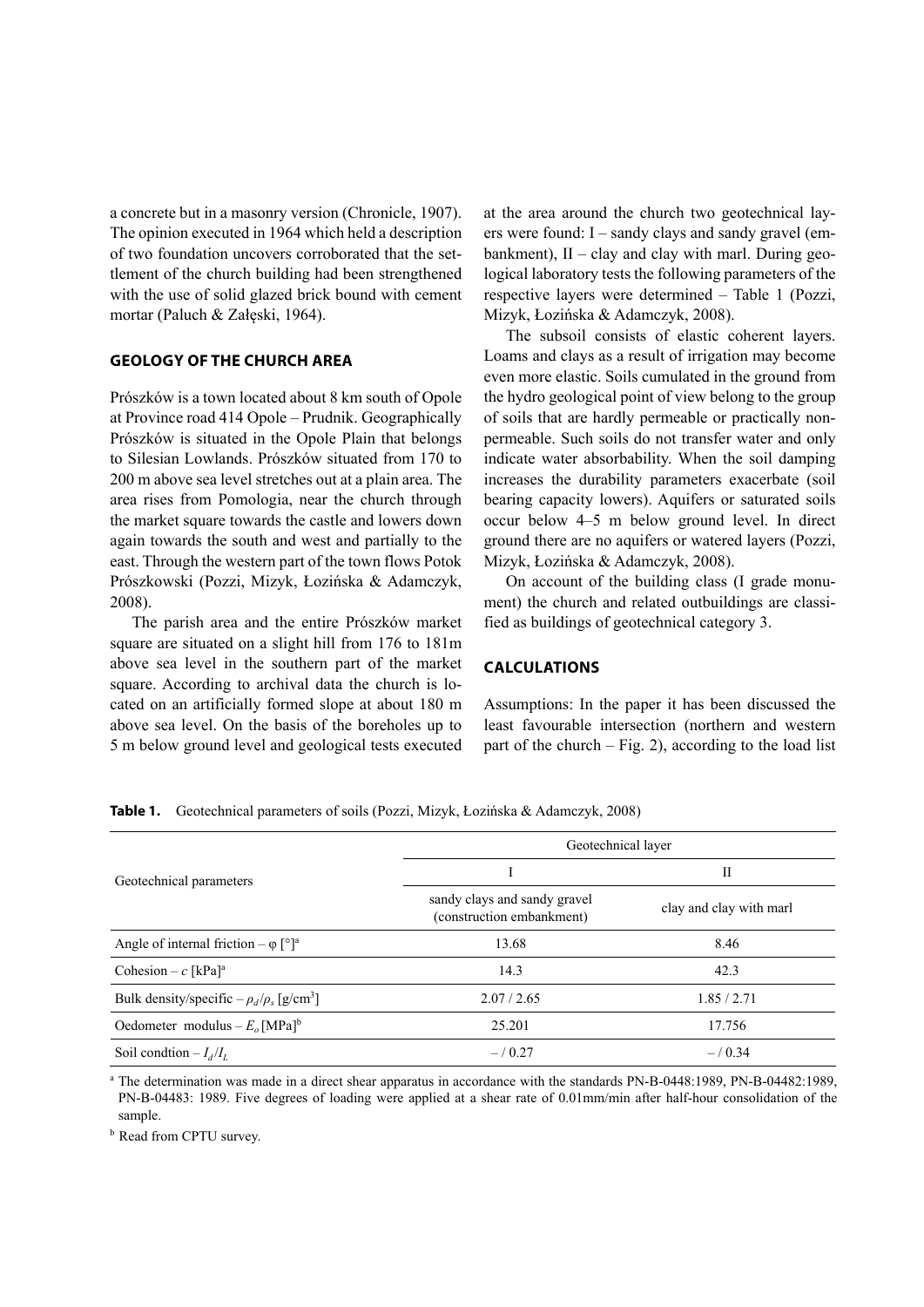

**Fig. 2.** The location of the church building (prepared by D. Bajno, E. Kokocińska-Pakiet). Deployment of the retaining wall and geological boreholes

the most loaded from the bell tower side. The focus has been on the interaction of the structure and the slope. Mainly, the slope stability has been examined at various periods of the church operation. It has been selected such changes to the structure that had impact on the church settlement and the changes that aimed to strengthen the slopes. The process of strengthening the

building was divided into three stages. At each stage the slope stability has been inspected by employment of limit equilibrium methods.

During the respective stages the works embraced the following changes:

- 1. At the first stage (Fig. 3)  $1687$  the church was rebuilt in the new Baroque style, at the old foundations the orientation of the church was changed. The slope was not secured by any of masonry elements. In light of the fact that no documents of that time were preserved the slope gradient of 60° has been assumed. Currently there is a road along the slope. Taking into account the fact that main roads do not change their location, the road along the scope has been also assumed. The load that affects the church foundations from the side of the bell tower wall has been adopted at the value of 765 kN $\cdot$ m<sup>-1</sup>.
- 2. At the second stage (Fig. 4)  $1904-1907$  the foundations were strengthened by underpinning of the existing foundations by sections of the length of about 1.0 m. The underpinning was provided with solid brick and lime mortar. The same time the retaining wall was built and fencing around the church area was installed. The solid brick wall on lime mortar survived up to 2010. The load as at stage I.



**Fig. 3.** The first stage – before 1904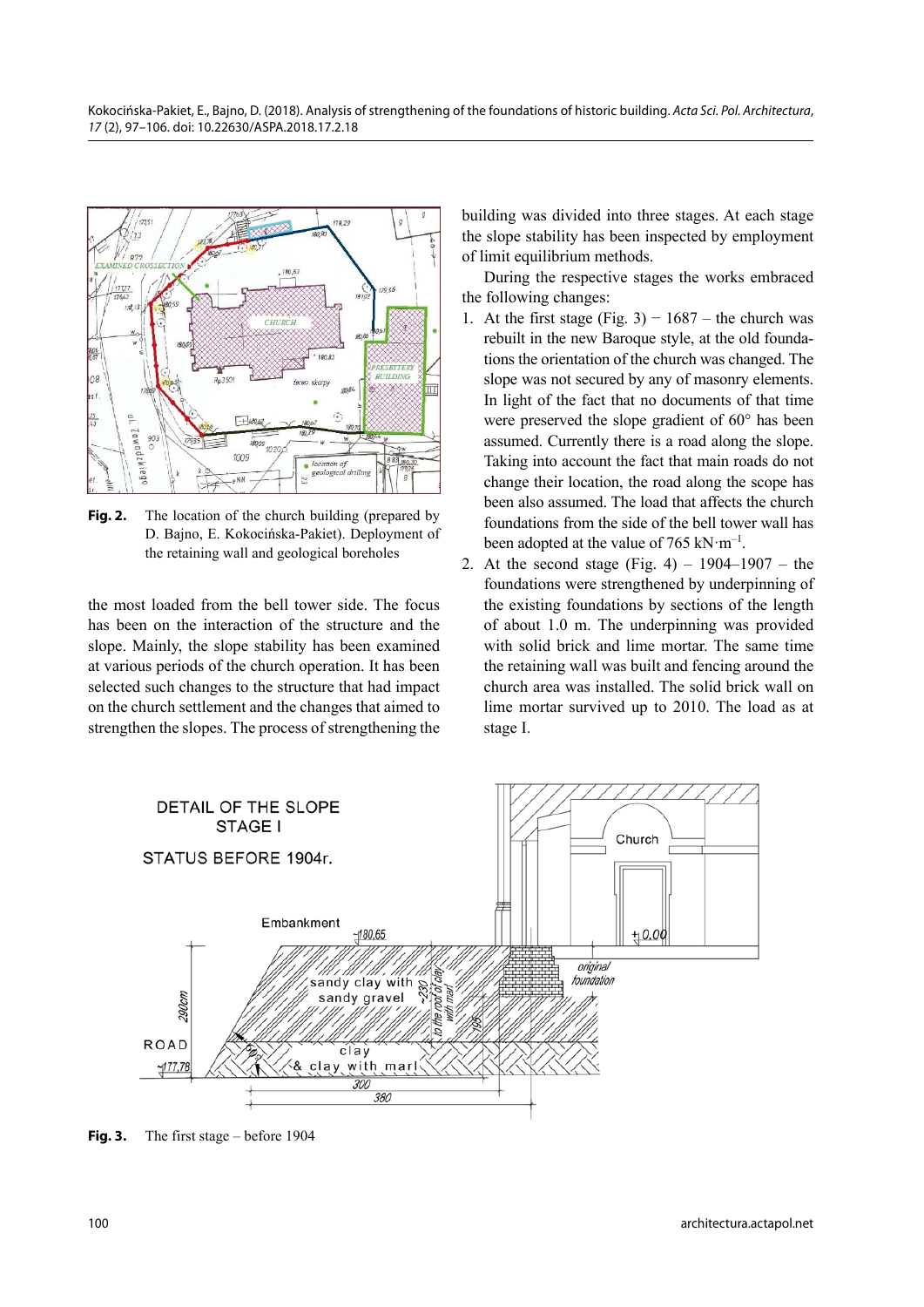

**Fig. 4.** The second stage – the status before 2010

3. At the third stage (Fig. 5) – after 2014 – the retaining wall was strengthened by reinforced concrete coating around the existing wall that the retaining wall became more massive. What is more, it was reinforced with micropiles drilled in turns one from the church side and the other from the road side, every 0.5 m on average.

The soil parameters have been adopted in accordance with the tests (Pozzi et al., 2008) listed in Table 1.



**Fig. 5.** The third stage – the status after the repair in 2014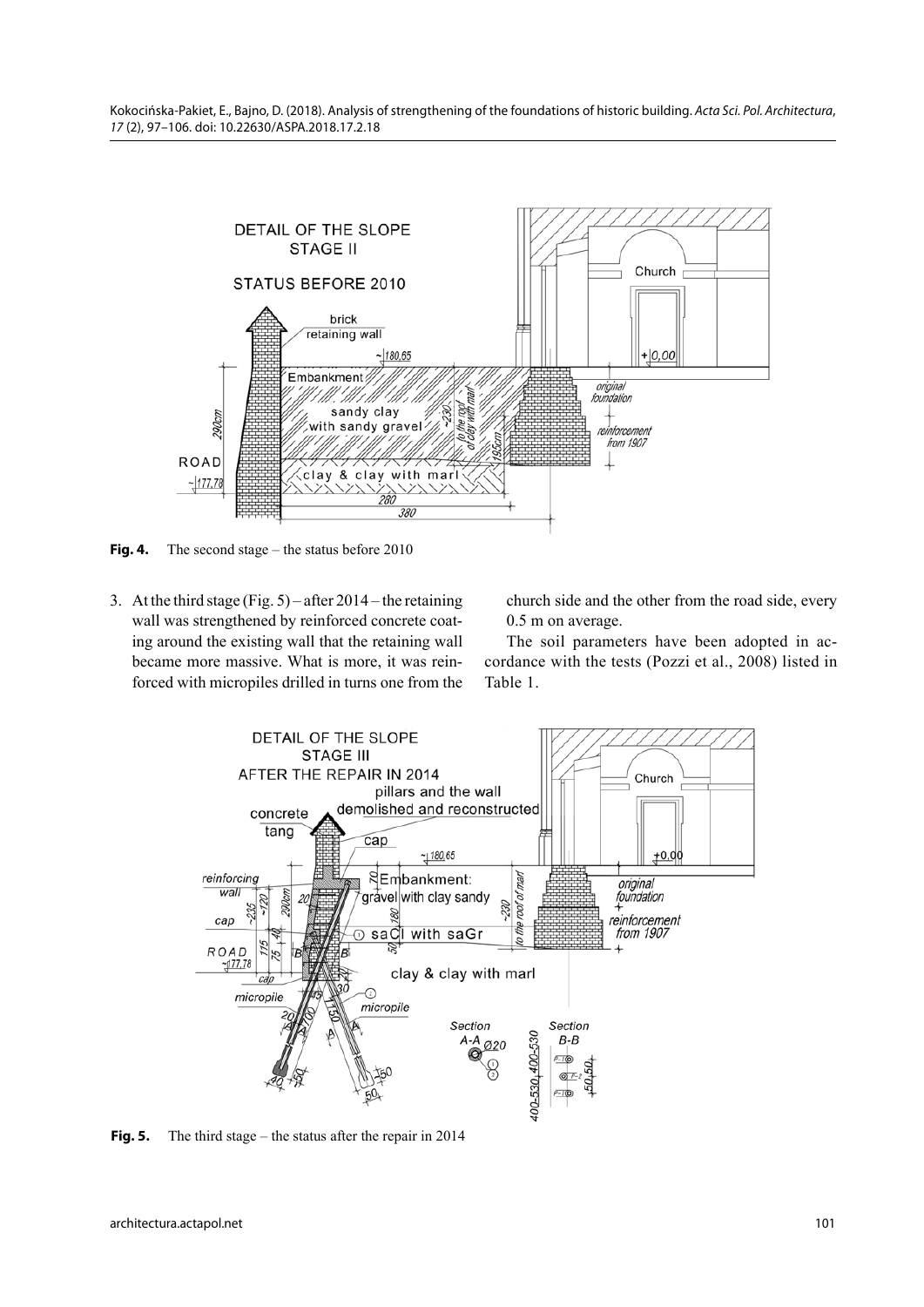# **CALCULATION METHODS**

By losing the embankment stability (slope) it is meant unlimited movement of the part of soil or rock mass adjacent to its surface resulted from exceeding the limit internal resistance against shear strength (Abramson, Thomas, Sharma & Boyce, 1996) in various places. The task of verifying the embankment stability (slope) is the task that should be executed by means of calculations. The slope stability is calculated by using the equilibrium factor F. The factor serves to estimate the threat to embankment balance (slope) (Wysokiński, 2006), defined as the proportion of the generalized sum of maintaining forces activated by material shearing and coherence  $U_i$  to the sum of generalized forces causing a slide *Zi* .

$$
F = \frac{\sum U_i}{\sum Z_i} \tag{1}
$$

The *F* factor from the formula (1) takes the following values:

- $F < 1$  for an unstable slope,
- $F = 1 -$  for a slope in moment equilibrium,
- $F > 1$  for a stable slope.

In case of geotechnical structures a deformed area can be quite precisely determined and the values of the geological structures can be forecasted over time. On the basis of the geological and geotechnical tests the limits of the area in which deformation occurs is practically impossible to be specified. The good practice is to conduct visual check-outs after obtaining calculation results because only geodetic observations of premises may provide credible information on the scale of the deformed area.

In the paper it has been employed the comparison of the results of the stability calculations of the slope the church stands on. The results were obtained on the basis of the calculations conducted with the use of the limit equilibrium methods. The methods are frequently used by engineers because they are comprehensively described in the literature and they do not require complicated soil parameters. To the group of the limit equilibrium methods belong the following: Fellenius method (Swedish), Bishop's method, Janbu's method, Nonveiller's method, Baker and Garber

method, Kenney's method, Mozewitinowa and Szynterminowa method, Morgenstern-Price method, Spencer's method, Madej's method (Abramson, Thomas, Sharma & Boyce, 1996).

# **CALCULATION RESULTS AND THIER ANALYSIS**

For further calculations it has been selected the ones that are most extensively described in the literature (Abramson, Thomas, Sharma & Boyce, 1996; Wysokiński, 2006). All calculations were optimized in respect of the most dangerous slip surface to which the F factor was stipulated. The obtained factors of safety have been compared and juxtaposed in Figure 6.

Following currently binding standards in order to declare slope stability the factor of safety F should be 1.5. The studies indicate that for such value the losses of stability of the existing slopes do not occur. Provided the factor obtained the value between 1.3 and 1.5 then such structure should be monitored on a continuous basis.

The first evaluation conducted in 1904 aimed at determining the causes of numerous cracks that had occurred on the church walls. In the stage I of the structural behavior that had been assumed (Fig. 7a), the average factor of safety for 5 methods was  $F = 0.684$ , which means that the slope is not stable. The church building was settled on the slope of the height of about 1.25–2.70 m above ground level. Originally the structure had been settled only partially on natural soil and in the northern part on made soil. The fact that the slope had not been secured at the first discussed stage resulted in gradual deterioration of the church building. The location of the averaged slip surface in Figure 7a indicates that it penetrated just before and under the original foundation of the church. The foundation shift resulted from a slip line caused numerous cracks of the church vaults and walls, the reaction to which were attempts of preventing it by anchoring of the church walls.

The stage II of the discussed changes was conducted concerning deeper foundations and the slope prevented from sliding by the retaining wall built with solid brick and lime mortar (Fig. 7b). The loads of church roof, ceiling and walls and the road remained unchanged. Nevertheless, the average factor of safety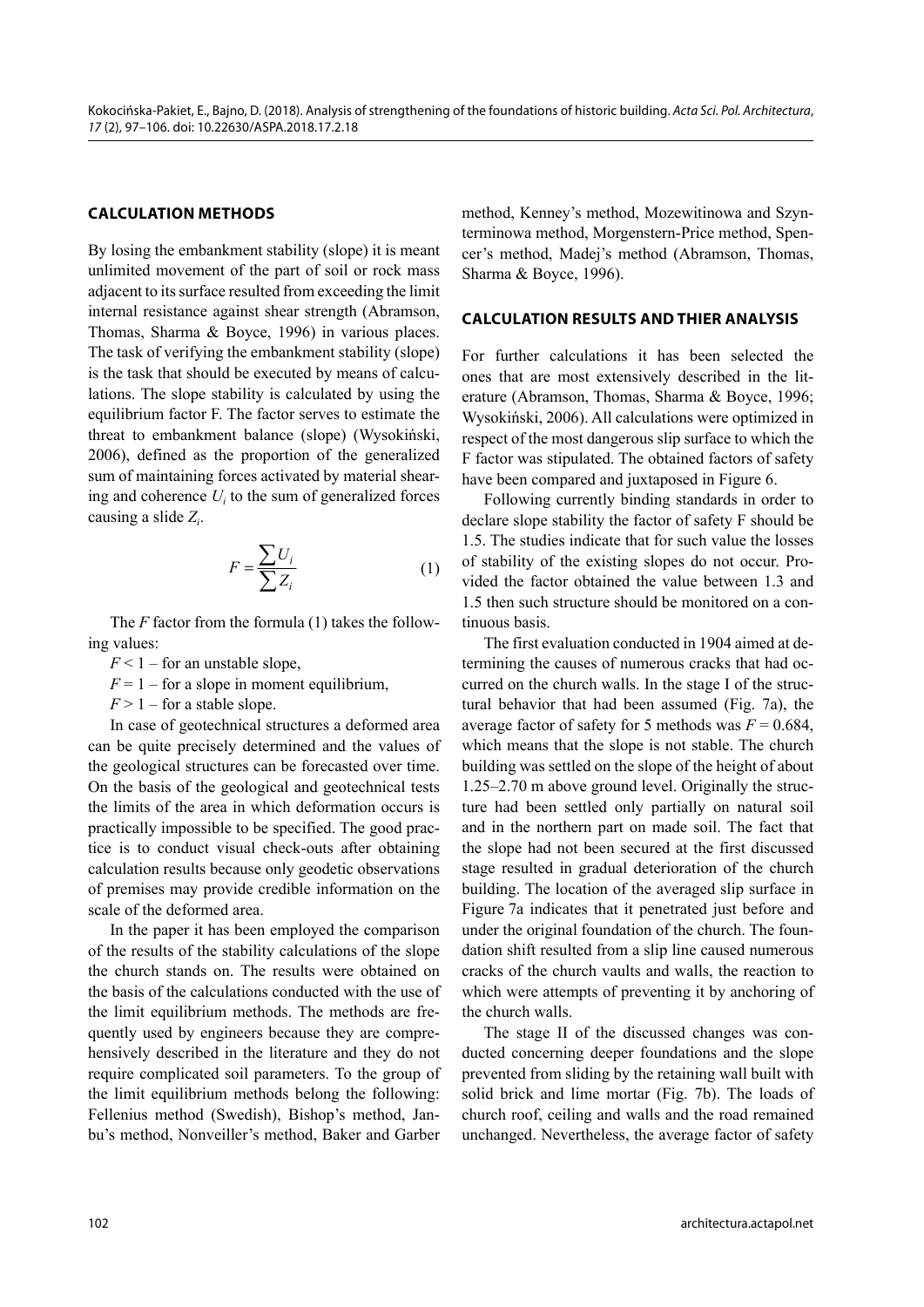

**Fig. 6.** Comparison of factors of safety in the respective stages of the structure "existence"



**Fig. 7.** Calculation model adopted for the respective stages of church settlement reinforcement:  $a - I$  stage before 1904, b – II stage the status as of 2010

for the slope was still 0.997. It shows that the slope remained unstable. After the reinforcement, the slip surface, which runs through the new part of the brick foundation reinforcement and the wall reinforcement, went down deeper. Maximum value of the total force of the horizontal impact exceeded calculation ground resistance for slip about 10%. In spite of this, no changes were found in the construction of the wall and the embankment. The uncover during the wall repair

indicated the presence of field stones in the foundation, the bearing capacity thereof cannot be estimated. The instability of the slope led to deterioration of the retaining wall (Fig. 8) and further gradual deterioration of the church, and new wall cracks.

The III stage of calculations involved the following changes: the retaining wall was strengthened by reinforced concrete coating as well as the pivot protruding from it on which the brick wall was reconstructed. The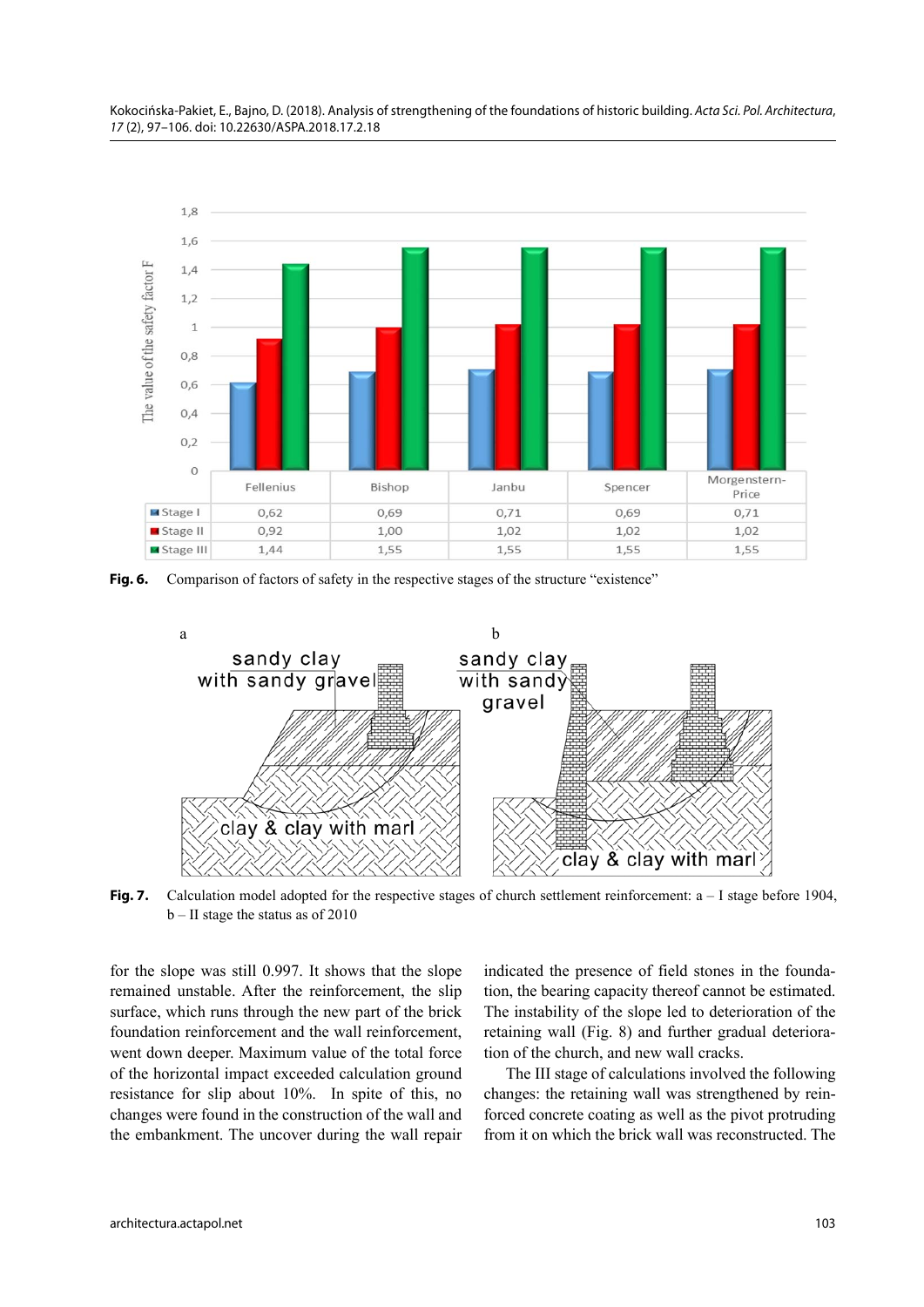

**Fig. 8.** Damage to the brick retaining wall (Bajno, 2014, photo by D. Bajno)



**Fig. 9.** Calculation model adopted for the respective stages of church settlement reinforcement: a – the stage after the repair in 2014, b – wall's view after the repair (photo by E. Kokocińska-Pakiet)

reinforced concrete coating was additionally anchored with two micropiles (Jurczakiewicz & Kaczmarczyk, 2011), mounted onto the coating. The drilled micropiles were mounted in turns every 0.5 m. One was 11.5 m long and its diameter was 300 mm, the other one – the length of 7 m and diameter of 200 mm (Fig. 9a).

Between II and III stage one more change was introduced, chestnut trees around the church square were removed – 9 pieces, planted around the court (Fig. 1b). The impact the trees had on the building is difficult to determine and categorize. However, after cutting down the trees their roots remained in the slope mass. The embankment protection that was applied in the places where the brick wall had been cracked or corroded significantly improved the slope stability, the condition of which is additionally exacerbated by increased loading from the side of the Province road that runs at the base of the wall. The average factor of safety that was obtained is 1.528. It falls within the standard limits. The slip surface estimated under the calculations runs through the original and reinforced foundation and through the base of the retaining wall and it ends at the Province road level. Such solution, however, requires continued observations whether further damage to repaired wall and church's wall will occur.

#### **CONCLUSIONS**

The III stage results are satisfactory, however, one should remain alert because the settlement of the discussed monument require further monitoring. The slope stability may be affected by various factors. The slope has been already protected but it is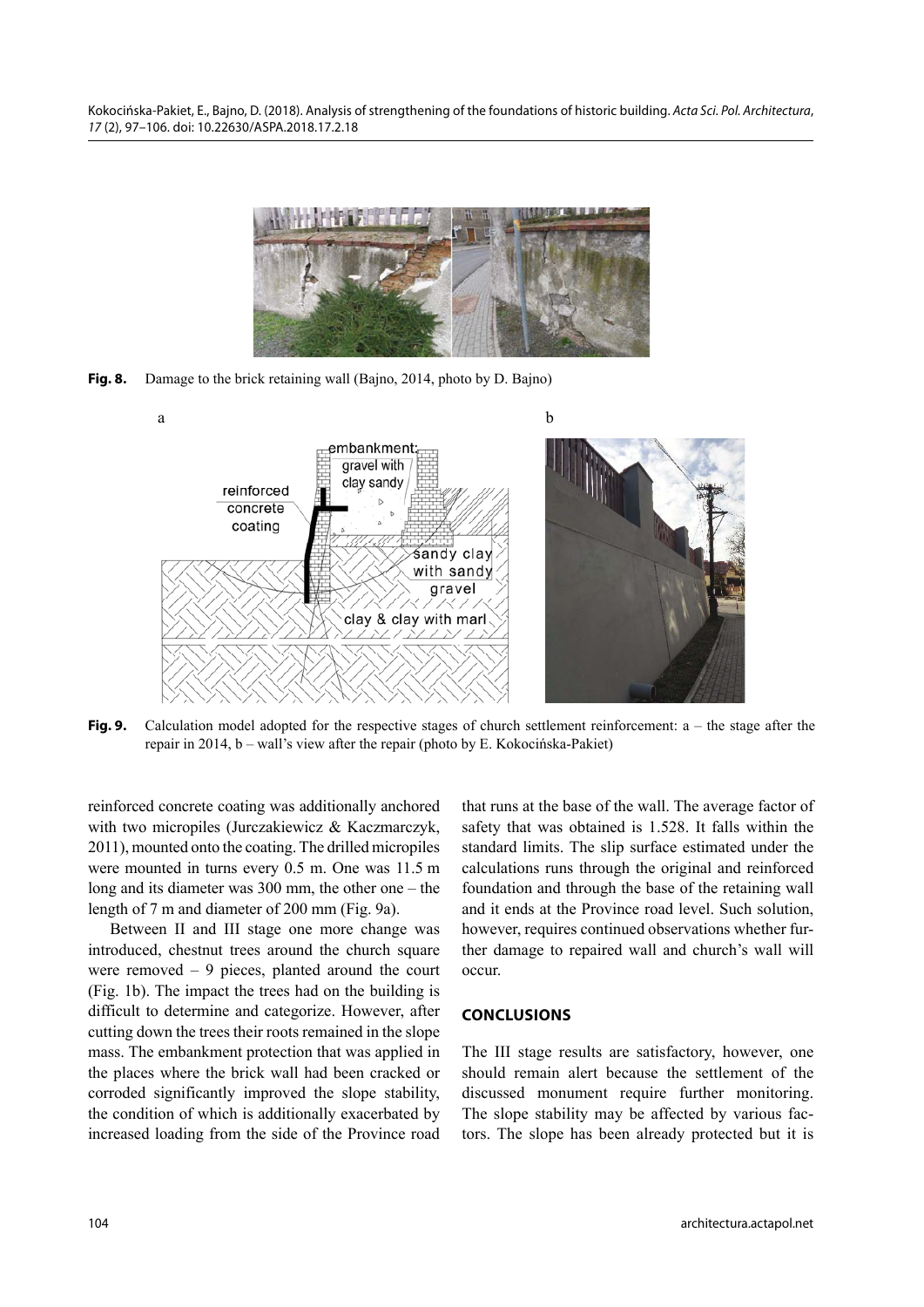neighboured by the Province road with heavy traffic of trucks, which may adversely affect the slope stability. According to the recommendations (Pozzi et al., 2008) the outlet pipes discharging water from the church roof were repaired, which prevents the slope from soaking up. Meanwhile the chestnut trees, which prefer damp soils not wetlands and their root system is flat, just under the surface and widely spread out, were removed. However, it is a disadvantage that the root system of the cut down trees has remained. Presently, they do not pose a threat but decaying tree roots may trigger off deeper penetration of rainwater, which may impact the slope stability. The leaking stormwater drainage system has been repaired and the directions of the rainwater discharge have been put in order so the church walls do not soak up. However, instead of installing discharge pipes to the combined sewage system the solution that has been employed may result in soaking up of the retaining wall base (Fig. 10).



**Fig. 10.** Water discharge from the church square (photo by E. Kokocińska-Pakiet)

What should be borne in mind is the loading of the building settled on the slope. All repairing works conducted in the church must be monitored because they may affect the load planning of the building or the behaviour of the structure. The attention should be also paid to the behaviour of the building itself because its anchoring lacks adequate tensioning of the iron elements. No records have been found in source materials (Chronicle, 1907; Paluch & Załęski, 1964) concerning the building anchoring at the foundation level. It is a factor that may have a negative impact on the structure of the building.

# **REFERENCES**

- Abramson, L. W., Thomas, S. L., Sharma, S. & Boyce, G. M. (1996). *Slope stability and stabilization methods.* New York: John Wiley and Sons, Ltd.
- Bajno, D. & Bednarz, Ł. (2010). Kościół w Prószkowie na Opolszczyźnie jako przykład powtarzalnych wyzwań przy ratowaniu historycznych obiektów budownictwa sakralnego – badania, wytyczne konstrukcyjno-konserwatorskie. *Wiadomości Konserwatorskie*, *28*, 49–60.
- Bajno, D. (2008). *Ekspertyza techniczna budynku kościoła, należącego do Rzymskokatolickiej Parafii p.w. św. Jerzego w Prószkowie.* Opole.
- Bajno, D. (2013). *Rewitalizacja konstrukcji budowlanych w obiektach zabytkowych.* Bydgoszcz: Uniwersytet Technologiczno-Przyrodniczy.
- Bajno, D. (2014). Troska o zabezpieczenie i należyty stan techniczny zabytkowego kościoła św. Jerzego w Prószkowie. In A. Hanich (Ed.), *Studia z dziejów Prószkowa.* (pp. 138–153). Opole.
- Central Statistical Office (2014). *Kościół katolicki w Polsce 1991–2011.* Roczniki statystyczne. GUS. War szawa: Zakład Wydawnictw Statystycznych.
- *Chronicle of the Catholic elementary school in Prószków 1897–1907. (1907).* Prószków.
- Jurczakiewicz, S. & Kaczmarczyk, S. (2011). Stabilizacja posadowienia zabytkowych budynków przy pomocy mikropali na tle doświadczeń praktycznych. *Technical Transactions – Civil Engineering*, *108*(19), 127–138.
- National Heritage Board of Poland (2017). *Raport o stanie zachowania zabytków nieruchomych w Polsce, 2017.* Zabytki wpisane do rejestru zabytków (edited by M. Rozbicka), Warszawa. http://www.nid.pl/pl/
- Paluch, M. & Załęski, E. (1964). *Orzeczenie techniczne dotyczące zaistniałych pęknięć elementów konstrukcyjnych budynku kościoła parafialnego w Prószkowie powiat Opole, Wrocław.* Wrocław.
- PN-B-04481 (1989). *Grunty budowlane. Badanie próbek gruntu*.
- PN-B-04482 (1989). Przyrządy laboratoryjnego oznaczania wytrzymałości gruntów na ścinanie z zadaną płaszczyzną ścinania. Ogólne wymagania techniczne.
- PN-B-04483 (1989). Laboratoryjne metody oznaczania wytrzymałości na ścinanie przyrządami z zadaną płaszczyzną ścinania.
- Pozzi, M., Mizyk, T., Łozińska, M. & Adamczyk, M. (2008). *Opinia geotechniczna dla oceny warunków posadowienia Kościoła Parafialnego pod wezwaniem Św. Jerzego w Prószkowie.* Gliwice: Instytut Geologii Stosowanej.